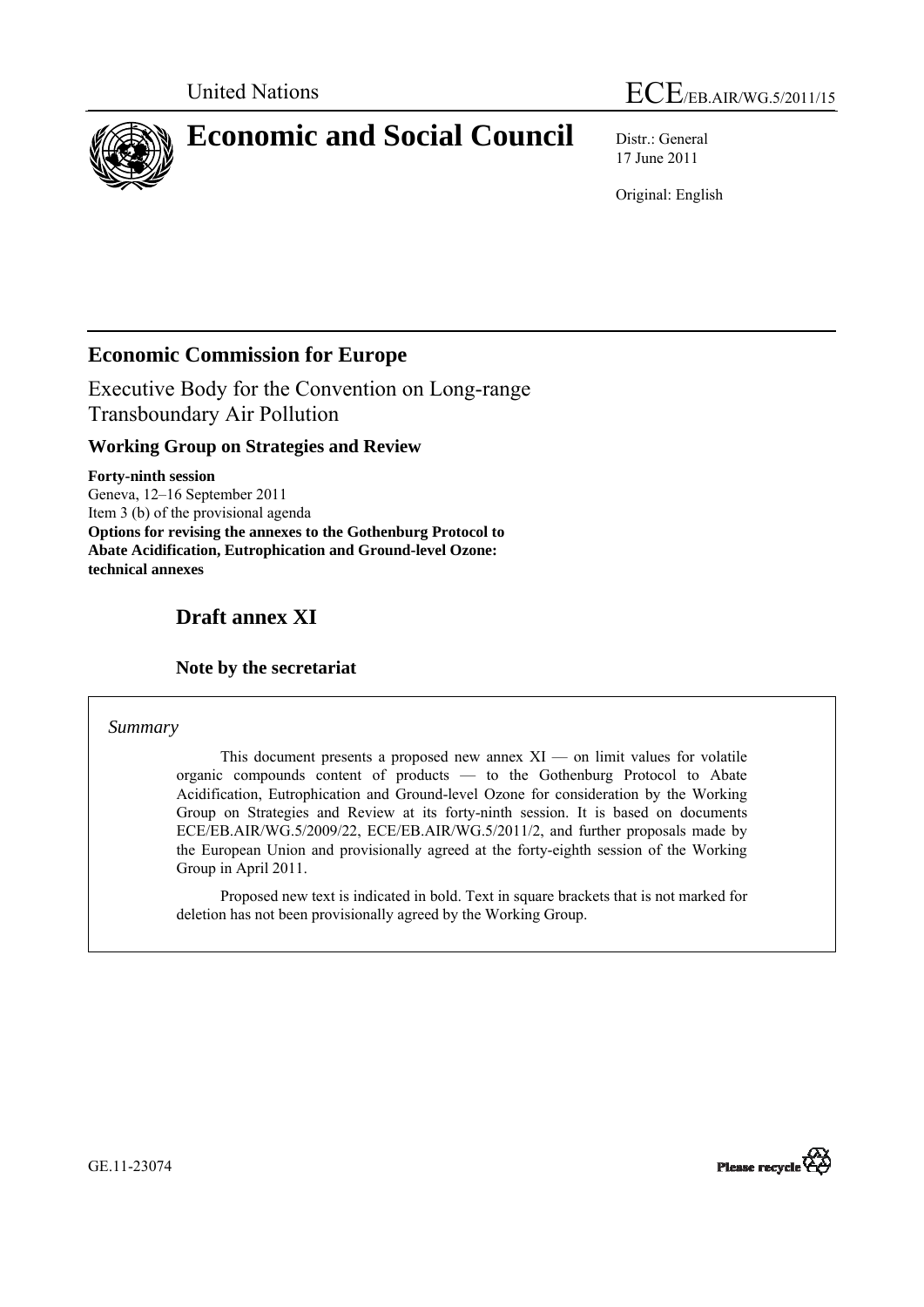# <span id="page-1-0"></span> **Limit values for [solvent – delete] volatile organic compounds content of products**

1. Section A applies to Parties other than Canada and the United States of America, **section B applies to Canada and section C applies to the United States of America**.

#### **A. Parties other than Canada and the United States of America**

2. This section concerns the limitation of emissions of volatile organic compounds (VOCs) due to the use of organic solvents in certain paints and varnishes and vehicle refinishing **products.** [<sup>[1](#page-1-0)</sup> - <u>delete</u>]

3. For the purpose of section A of the present annex, the following general definitions shall apply:

 (a) "Substances" means any chemical element and its compounds, as they occur in the natural state or as produced by industry, whether in solid or liquid or gaseous form;

 (b) ["Preparation" – delete] "**Mixture**" means mixtures or solutions composed of two or more substances;

 (c) "Organic compound" means any compound containing at least the element carbon and one or more of hydrogen, oxygen, sulphur, phosphorus, silicon, nitrogen, or a halogen, with the exception of carbon oxides and inorganic carbonates and bicarbonates;

 (d) "Volatile organic compound (VOC)" means any organic compound having an initial boiling point less than or equal to  $250^{\circ}$  C measured at a standard pressure of 101.3 kPa;

 (e) "VOC content" means the mass of **VOCs** [volatile organic compounds– delete], expressed in grams/litre (g/l), in the formulation of the product in its ready to use condition. The mass of [volatile organic compounds – delete] **VOCs** in a given product which react chemically during drying to form part of the coating shall not be considered part of the VOC content;

 (f) "Organic solvent" means any VOC which is used alone or in combination with other agents to dissolve or dilute raw materials, products, or waste materials, or is used as a cleaning agent to dissolve contaminants, or as a dispersion medium, or as a viscosity adjuster, or as a surface tension adjuster, or as a plasticiser, or as a preservative;

 (g) "Coating" means any **mixture** [preparation – delete], including all the organic solvents or **mixtures** [preparations – delete] containing organic solvents necessary for its proper application, which is used to provide a film with decorative, protective or other functional effect on a surface;

 (h) "Film" means a continuous layer resulting from the application of one or more coats to a substrate;

 $\int_1^1$  Analytical methods to determine VOC content in the products, dates of implementation and potential derogations are not reported in this annex to let maximum flexibility to the Parties. – delete]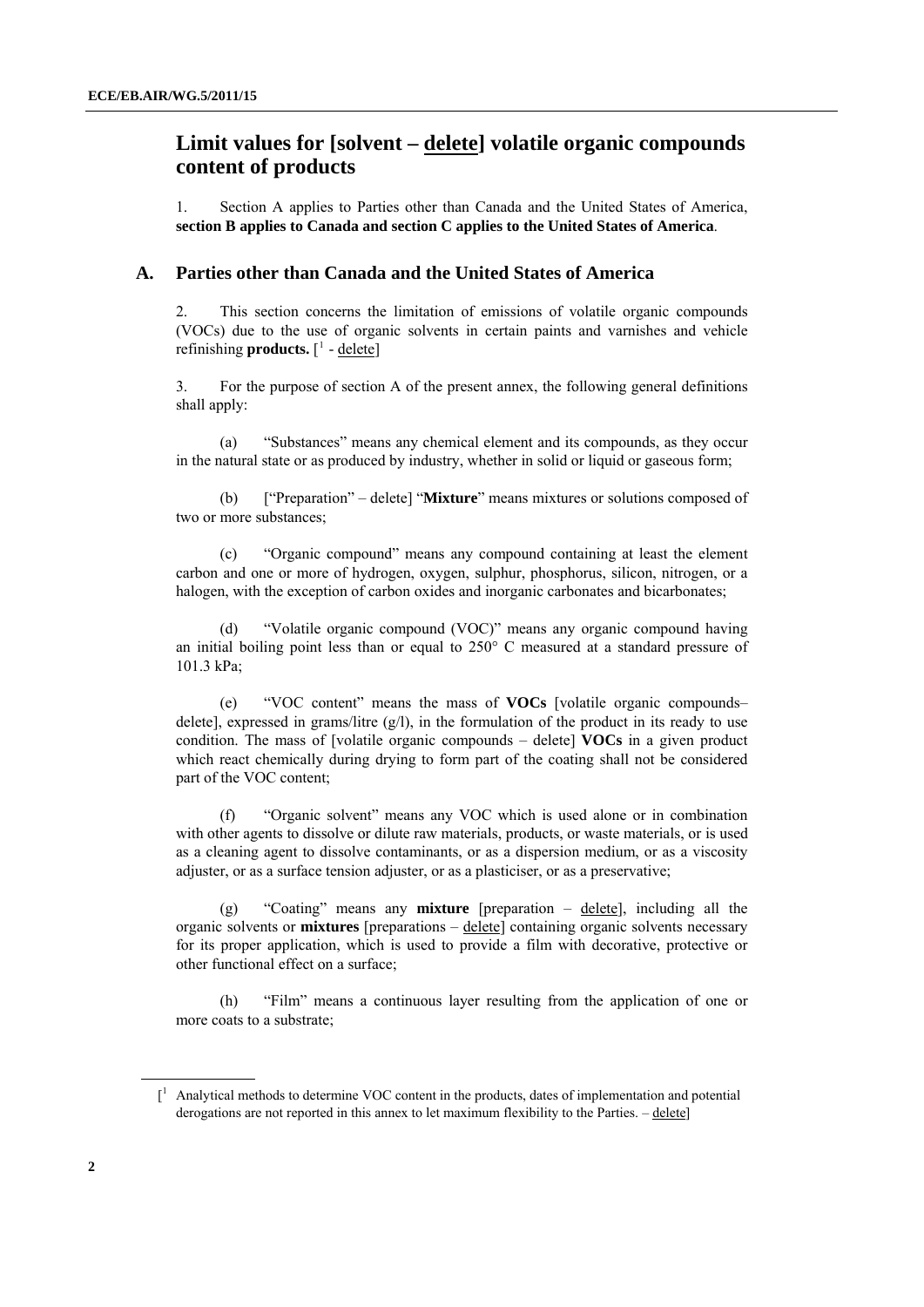(i) "Water-borne coatings (WB)" means coatings the viscosity of which is adjusted by the use of water;

 (j) "Solvent-borne coatings (SB)" means coatings the viscosity of which is adjusted by the use of organic solvent;

 (k) "Placing on the market" means making available to third parties, whether in exchange for payment or not. Importation into the Parties customs territory shall be deemed to be placing on the market for the purposes of this annex.

4. "Paints and varnishes" means products listed in the subcategories below, excluding aerosols. They are coatings applied to buildings, their trim and fitting, and associated structures for decorative, functional and protective purpose:

 (a) "Matt coatings for interior walls and ceilings" means coatings designed for application to indoor walls and ceilings with a gloss  $\leq$  25  $\omega$  60 degrees;

 (b) "Glossy coatings for interior walls and ceilings" means coatings designed for application to indoor walls and ceilings with a gloss  $> 25 \omega$  60 degrees;

 (c) "Coatings for exterior walls of mineral substrate" means coatings designed for application to outdoor walls of masonry, brick or stucco;

 (d) "Interior/exterior trim and cladding paints for wood, metal or plastic" means coatings designed for application to trim and cladding which produce an opaque film. These coatings are designed for either a wood, metal or a plastic substrate. This subcategory includes undercoats and intermediate coatings;

 (e) "Interior/exterior trim varnishes and wood stains" means coatings designed for application to trim which produce a transparent or semi-transparent film for decoration and protection of wood, metal and plastics. This subcategory includes opaque wood stains. Opaque wood stains means coatings producing an opaque film for the decoration and protection of wood, against weathering, as defined in EN 927-1, within the semi-stable category;

 (f) "Minimal build wood stains" means wood stains which, in accordance with EN 927-1:1996, have a mean thickness of less than 5µm when tested according to ISO 2808: 1997, method 5A;

 (g) "Primers" means coatings with sealing and/or blocking properties designed for use on wood or walls and ceilings;

 (h) "Binding primers" means coatings designed to stabilize loose substrate particles or impart hydrophobic properties and/or to protect wood against blue stain;

 (i) "One-pack performance coatings" means performance coatings based on film-forming material. They are designed for applications requiring a special performance, such as primer and topcoats for plastics, primer coat for ferrous substrates, primer coat for reactive metals such as zinc and aluminium, anticorrosion finishes, floor coatings, including for wood and cement floors, graffiti resistance, flame retardant, and hygiene standards in the food or drink industry or health services;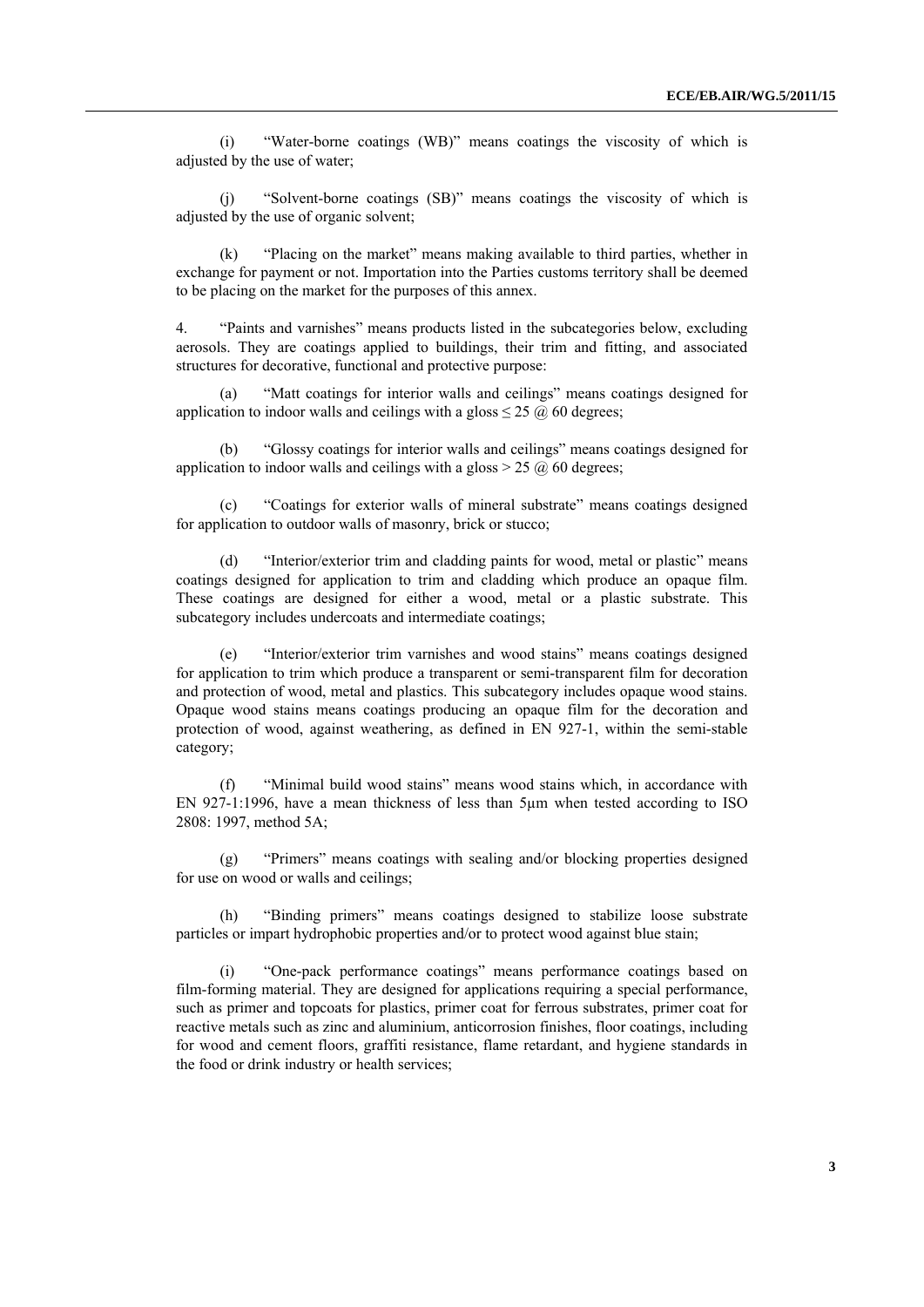(j) "Two-pack performance coatings" means coatings with the same use as oneperformance coatings, but with a second component (e.g.**,** tertiary amines) added prior to application;

 (k) "Multicoloured coatings" means coatings designed to give a two-tone or multiple-colour effect, directly from the primary application;

 (l) "Decorative effect coatings" means coatings designed to give special aesthetic effects over specially prepared pre-painted substrates or base coats and subsequently treated with various tools during the drying period.

5. "Vehicle refinishing products" means products listed in the subcategories below. They are used for the coating of road vehicles [as defined in Directive 70/156/EEC – delete], or part of them, carried out as part of vehicle repair, conservation or decoration outside of manufacturing installations. **In this respect, "road vehicle" means any motor vehicle intended for use on the road, being complete or incomplete, having at least four wheels and a maximum design speed exceeding 25 km/h, and its trailers, with the exception of vehicles which run on rails and of agricultural and forestry tractors and all mobile machinery:**

 (a) "Preparatory and cleaning" means products designed to remove old coatings and rust, either mechanically or chemically, or to provide a key for new coatings:

(i) Preparatory products include gunwash (a product designed for cleaning spray-guns and other equipment), paint strippers, degreasers (including anti-static types for plastic) and silicone removers;

(ii) "Pre**-**cleaner" means a cleaning product designed for the removal of surface contamination during preparation for and prior to the application of coating materials;

 (b) "Bodyfiller/stopper" means heavy-bodied compounds designed to be applied to fill deep surface imperfections prior to the application of the surfacer/filler;

 (c) "Primer" means any coating that is designed for application to bare metal or existing finishes to provide corrosion protection prior to application of a primer surfacer:

(i) **"**Surfacer/filler" means a coating designed for application immediately prior to the application of topcoat for the purpose of corrosion resistance, to ensure adhesion of the topcoat, and to promote the formation of a uniform surface finish by filling in minor surface imperfections;

(ii) "General metal primer" means a coating designed for application as primers, such as adhesion promoters, sealers, surfacers, undercoats, plastic primers, wet-onwet, non-sand fillers and spray fillers;

(iii) "Wash primer" means coatings containing at least 0.5 % by weight of phosphoric acid designed to be applied directly to bare metal surfaces to provide corrosion resistance and adhesion; coatings used as weldable primers; and mordant solutions for galvanized and zinc surfaces;

 (d) "Topcoat" means any pigmented coating that is designed to be applied either as a single-layer or as a multiple-layer base to provide gloss and durability. It includes all products involved such as base coatings and clear coatings: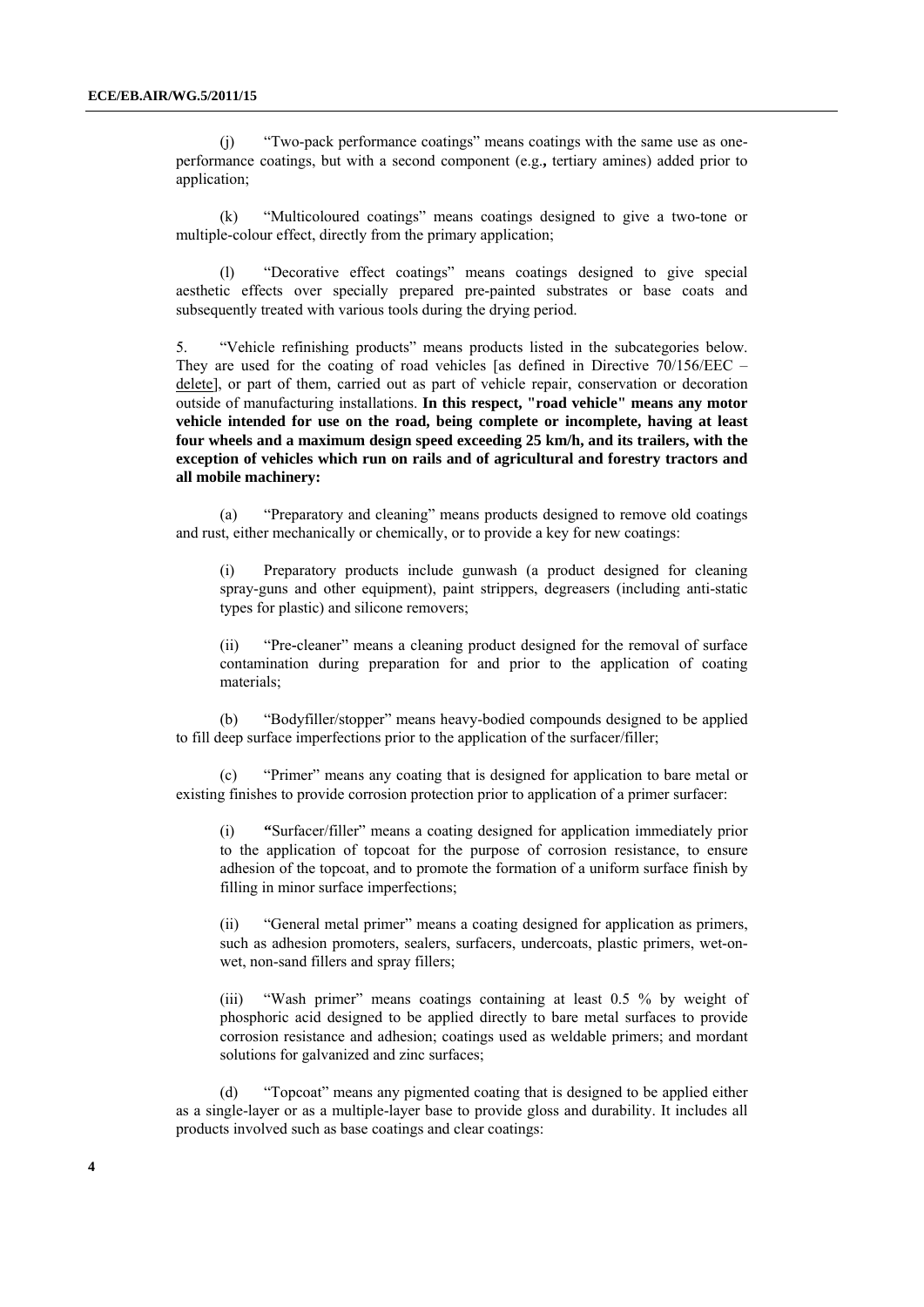(i) "Base coatings" means pigmented coatings designed to provide colour and any desired optical effects, but not the gloss or surface resistance of the coating system;

(ii) "Clear coating" means a transparent coating designed to provide the final gloss and resistance properties of the coating system;

 (e) "Special finishes" means coatings designed for application as topcoats requiring special properties, such as metallic or pearl effect, in a single layer, highperformance solid-colour and clear coats, (e.g., anti-scratch and fluorinated clear coat), reflective base coat, texture finishes (e.g., hammer), anti-slip, under-body sealers, anti-chip coatings, interior finishes; and aerosols.

6. [The following requirements shall be satisfied:

 (a) – delete ] Parties shall ensure that the products **covered by** [considered in – delete] this annex **which** are placed on the market within their territory **comply with the maximum VOC content as specified in tables 1 and 2.** [after the dates laid down, only if they have a VOC content not exceeding the limit values defined bellow: - delete] **For the purposes of restoration and maintenance of buildings and vintage vehicles designated by competent authorities as being of particular historical and cultural value, Parties may grant individual licences for the sale and purchase in strictly limited quantities of products which do not meet the VOC limit values laid down in this Annex. Parties may [also] exempt from compliance with the above requirements products sold for exclusive use in an activity covered by Annex VI and carried out in a registered or authorized installation complying with that Annex.** 

| <b>Product Subcategory</b>                                                           | Type      | [Phase I $(g/l)^*$ –<br>delete] | [Phase II – delete]<br>$(g/l)^*$ |
|--------------------------------------------------------------------------------------|-----------|---------------------------------|----------------------------------|
| Interior matt wall and ceilings<br>$(Gloss \leq 25@60°)$                             | WB        | $[75 - \text{delete}]$          | 30                               |
|                                                                                      | <b>SB</b> | $[400 -$ delete]                | 30                               |
| Interior glossy walls and<br>ceilings (Gloss > $25@60°$ )                            | WB        | $[150 -$ delete]                | 100                              |
|                                                                                      | <b>SB</b> | $[400 -$ delete]                | 100                              |
| Exterior walls of mineral<br>substrate                                               | WB        | $[75 - \text{delete}]$          | 40                               |
|                                                                                      | <b>SB</b> | $[450 -$ delete]                | 430                              |
| Interior/exterior trim and<br>cladding paints for wood<br>and metal                  | WB        | $[150 -$ delete]                | 130                              |
|                                                                                      | <b>SB</b> | $[400 -$ delete]                | 300                              |
| Interior/exterior trim<br>varnishes and wood stains,<br>including opaque wood stains | WВ        | $[150 -$ delete]                | 130                              |
|                                                                                      | <b>SB</b> | [500 – <u>delete</u> ]          | 400                              |

*Table 1. Maximum VOC content for paints and varnishes*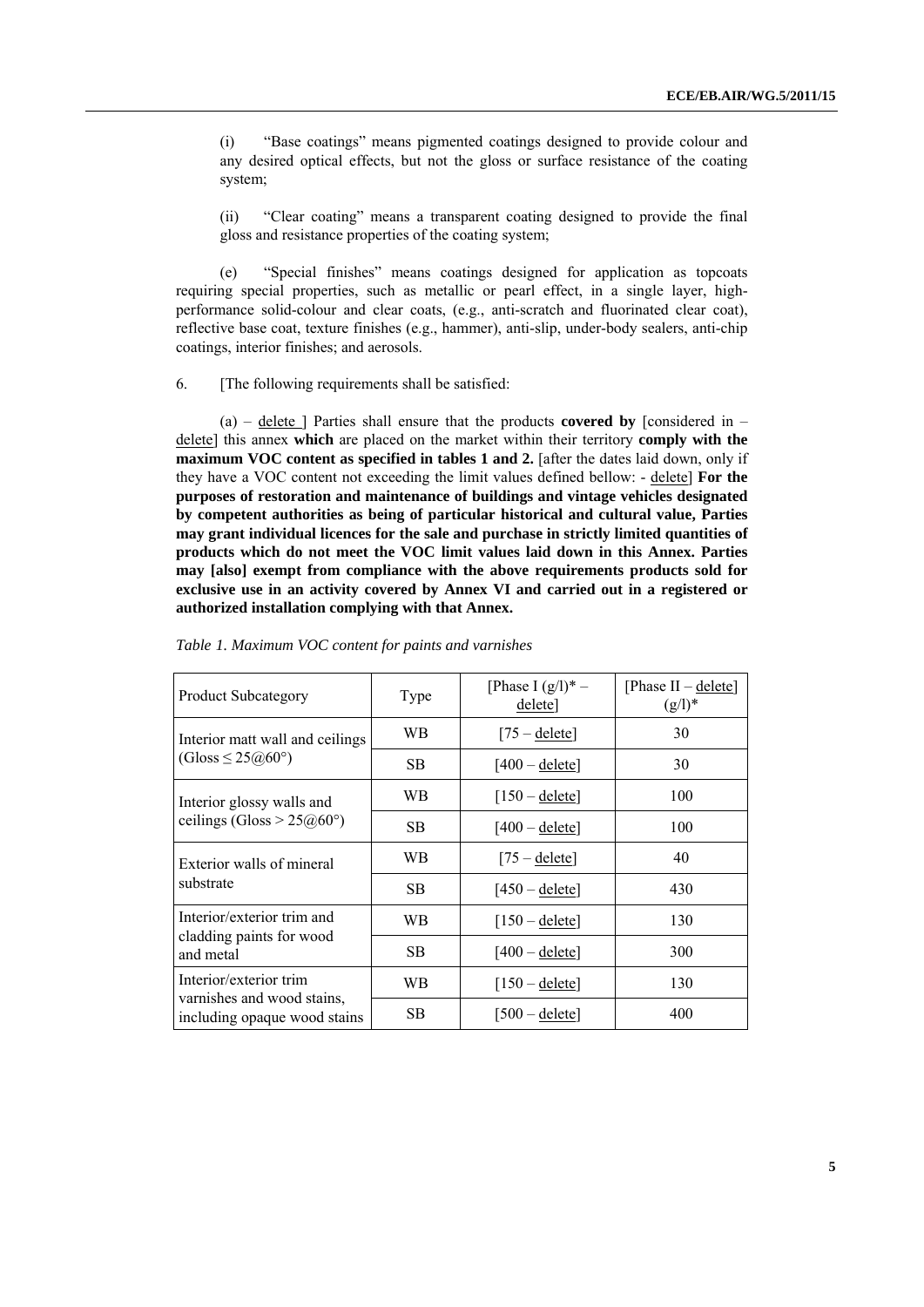| <b>Product Subcategory</b>                                   | Type | [Phase I $(g/l)^*$ –<br>$delete$ ] | [Phase II - delete]<br>$(g/l)^*$ |
|--------------------------------------------------------------|------|------------------------------------|----------------------------------|
| Interior and exterior minimal<br>build wood stains           | WB   | $[150 - \text{delete}]$            | 130                              |
|                                                              | SВ   | $[700 -$ delete]                   | 700                              |
| Primers                                                      | WВ   | $[50 -$ delete]                    | 30                               |
|                                                              | SB   | $[450 -$ delete]                   | 350                              |
| Binding primers                                              | WВ   | $[50 -$ delete]                    | 30                               |
|                                                              | SB   | $[750 -$ delete]                   | 750                              |
| One pack performance<br>coatings                             | WВ   | $[140 -$ delete]                   | 140                              |
|                                                              | SB   | $[600 -$ delete]                   | 500                              |
| 2 pack reactive performance<br>coatings for specific end-use | WВ   | $[140 -$ delete]                   | 140                              |
|                                                              | SВ   | $[550 -$ delete]                   | 500                              |
| Multi-coloured coatings                                      | WВ   | $[150 - \text{delete}]$            | 100                              |
|                                                              | SB   | $[400 -$ delete]                   | 100                              |
| Decorative effects coatings                                  | WB   | $[300 - \text{delete}]$            | 200                              |
|                                                              | SB   | $[500 -$ delete]                   | 200                              |

\* g/l ready to use.

*Table 2.* [*Suggested maximum* – delete] *Maximum VOC content for vehicle refinishing products*

| Product Subcategory      | Coatings                                      | VOC $(g/l)^*$ |
|--------------------------|-----------------------------------------------|---------------|
| Preparatory and cleaning | Preparatory                                   | 850           |
|                          | Pre-cleaner                                   | <b>200</b>    |
| Bodyfiller/stopper       | All types                                     | 250           |
| Primer                   | Surfacer/filler and general<br>(metal) primer | 540           |
|                          | Wash primer                                   | 780           |
| Topcoat                  | All types                                     | 420           |
| Special finishes         | All types                                     | 840           |

<sup>\*</sup> g/l of ready**-**for**-**use product. Except for "preparatory and cleaning", any water content of the product ready for use should be discounted.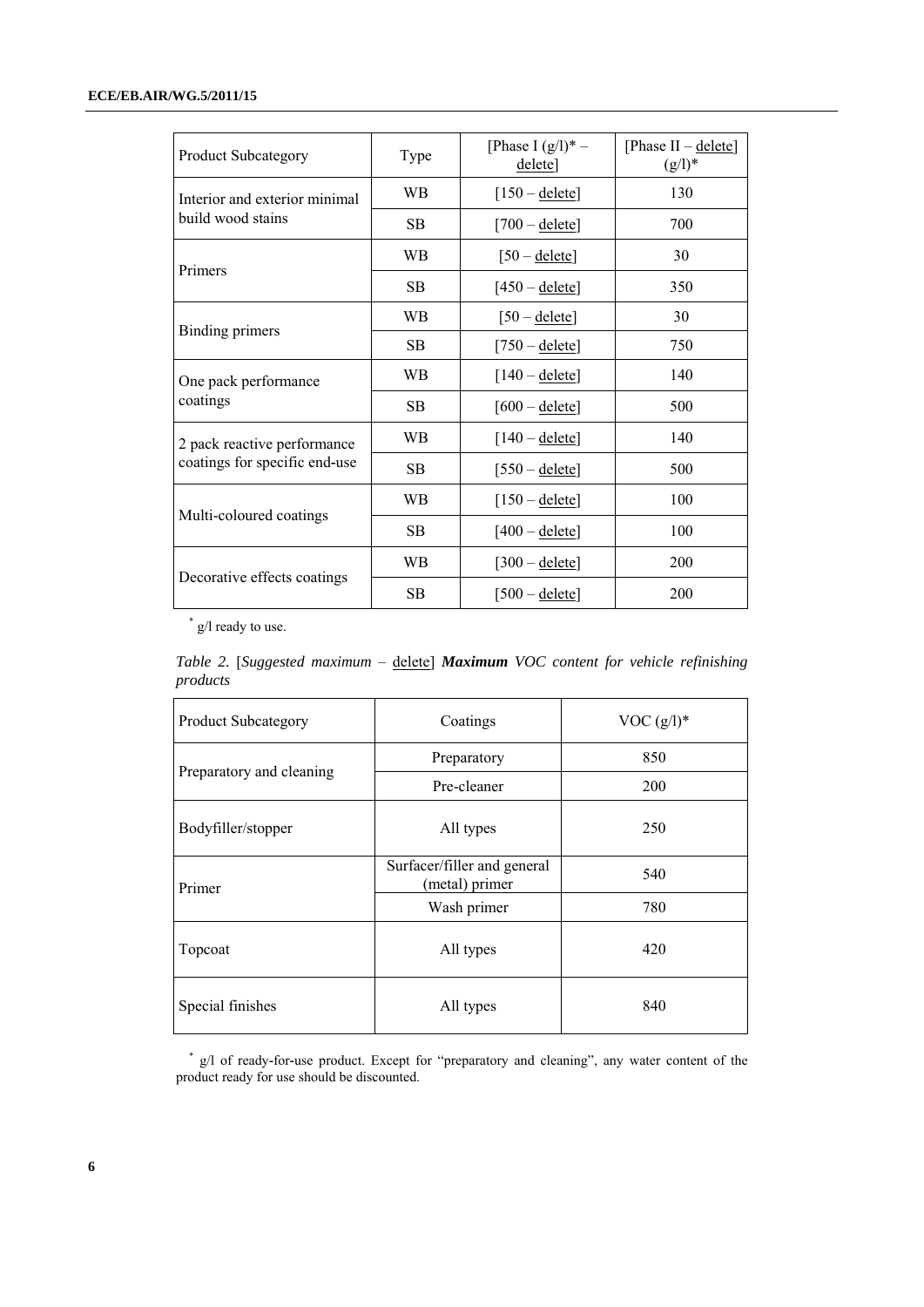#### **B. Canada**

7. [**Limit values for controlling emissions of volatile organic compounds from the use of consumer and commercial products will be determined, as appropriate, taking into account information on available control technologies, techniques and measures, limit values applied in other jurisdictions, and the documents below. These documents vary in the degree to which they are mandatory, and in some cases the authority for implementation is not at the federal level, but rests with sub-national jurisdictions. The inclusion of a particular document should not be understood to imply that Canada agrees to be bound by it under the Gothenburg Protocol:** 

 **(a) VOC Concentration Limits for Architectural Coatings Regulations, SOR/2009-264;** 

 **(b) VOC Concentration Limits for Automotive Refinishing Products, SOR/2009-197;** 

 **(c) Regulations Amending the Prohibition of Certain Toxic Substances Regulations, 2005 (2-Methoxyethanol, Pentachlorobenzene and Tetrachlorobenzenes), SOR/2006-279;** 

- **(d) Federal Halocarbon Regulations, SOR/2003-289;**
- **(e) Prohibition of Certain Toxic Substances Regulations, SOR/2003-99;**
- **(f) Solvent Degreasing Regulations. SOR/2003-283;**

 **(g) Tetrachloroethylene (Use in Dry Cleaning and Reporting Requirements) Regulations, SOR/2003-79;** 

 **(h) Order Adding Toxic Substances to Schedule 1 to the Canadian Environmental Protection Act, 1999;** 

 **(i) Notice with Respect to Certain Substances on the Domestic Substances List (DSL);** 

 **(j) Order Amending Schedule 1 to the Canadian Environmental Protection Act, 1999 (Miscellaneous Program);** 

 **(k) Ozone-depleting Substances Regulations, SOR/99-7;** 

 **(l) Proposed regulations for VOC Concentrations Limits for Certain Products;** 

 **(m) Proposed notice requiring the preparation and implementation of pollution prevention plans in respect of specified substances on Schedule 1 of the Canadian Environmental Protection Act, 1999, related to the resin and synthetic rubber manufacturing sector;** 

 **(n) Proposed notice requiring the preparation and implementation of pollution prevention plans in respect of specified substances on Schedule 1 of the Canadian Environmental Protection Act, 1999, implicated in the polyurethane and other foam sector (except polystyrene);** 

 **(o) Notice with Respect to Certain Hydrochlorofluorocarbons;** 

 **(p) Notice with Respect to Certain Substances on the Domestic Substances List (DSL); and** 

 **(q) Environmental Code of Practice for the Reduction of Solvent Emissions from Dry Cleaning Facilities. PN1053.**]